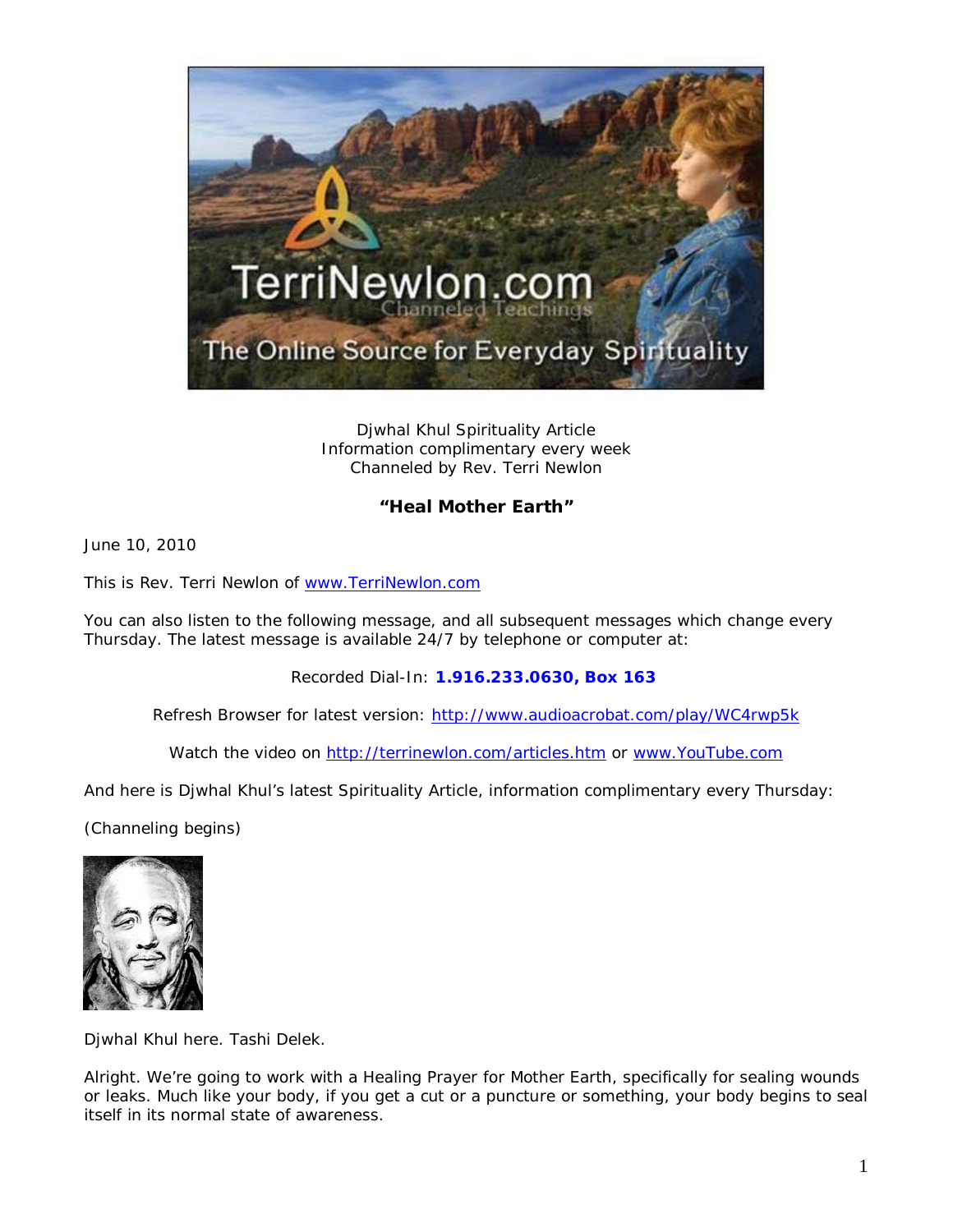Now if there is some kind of device sticking out of the body where it can't seal itself off or the original cut happened under water or something like that, then the body cannot seal itself properly.

So in working with Mother Earth, specifically under water oil leaks, although you can work with any kind of a rupture, land or under water, we are going to do a very specific prayer. Now we start with a simple invocation: "Mother Earth please seal any wounds. Mother Earth please seal any leaks. Mother Earth please rectify any damage done by humans."

And then what we want to see is going under the earth to places that have been drilled. We want to see literally a sealing off of the energy there. Mother Earth capping its own oil well, so to speak.

You can work energetically with the fingers, just sealing back and forth, just get the feeling. Or maybe a dome effect, where it's running this way sideways rather than shooting upward, pressure change underneath that sort of seals off. Just keep imagining that, just keep feeling, almost like you can trace it with your fingertips, that the seal is working.

If you get enough people helping Mother Earth in this regard, then I believe we are going to start seeing some changes.

In the meantime, we are in the time period biblically called "Revelations", esoterically referred as "Truth Revealed". This is a very difficult time frame in which one can conceal Truth. In other words, Truth must surface and it is doing so much more quickly than ever before. However, the key ingredient to that is whether or not Humanity is ready to open their eyes, open their ears, open their hearts, even if it hurts initially, to be able to see and hear the Truth, and then to passionately act upon it according to Divine Will or Divine Order.

Your willingness to witness Truth unfolding and to hold the energy when what you see just feels to you to be deceitful, and not programmed conspiracy theory, but just your gut feeling is saying "something is not adding up there." Don't ignore it. Go ahead and speak up! Challenge it. Ask a deeper question. Very, very important that Humanity be willing to receive the Truth.

Alright. As always, thank you and my love to you,

Djwhal Khul

Channeled by Rev. Terri Newlon [www.TerriNewlon.com](http://www.terrinewlon.com/)

(Spirituality Article, Transcribed by Micheline Ralet)

Training for Modern Mystics [Channeled Teachings for Everyday Spirituality](http://www.terrinewlon.com/)

© 2010 All Rights Reserved – Terri Newlon Inc.

Join our e-newsletter and get complimentary Spirituality Articles information every week.

NEW custom designed long distance ethers broadcast for anyone seeking Spiritual Enlightenment. Great for World Servers. Economically priced. [http://terrinewlon.com/events\\_sessions.htm](http://terrinewlon.com/events_sessions.htm)

About Reverend Terri:

Terri Newlon is a world renowned spiritual teacher and conscious voice channel for Ascended Master Djwhal Khul. Djwhal Khul has worked through numerous channels, including Madam H.P. Blavatsky and Alice A. Bailey, and is well known to spiritual students. His work through Terri began in 1980 when she studied under Janet McClure and The Tibetan Foundation, Inc., and has resulted in an extensive online global support system of practical spiritual teachings.